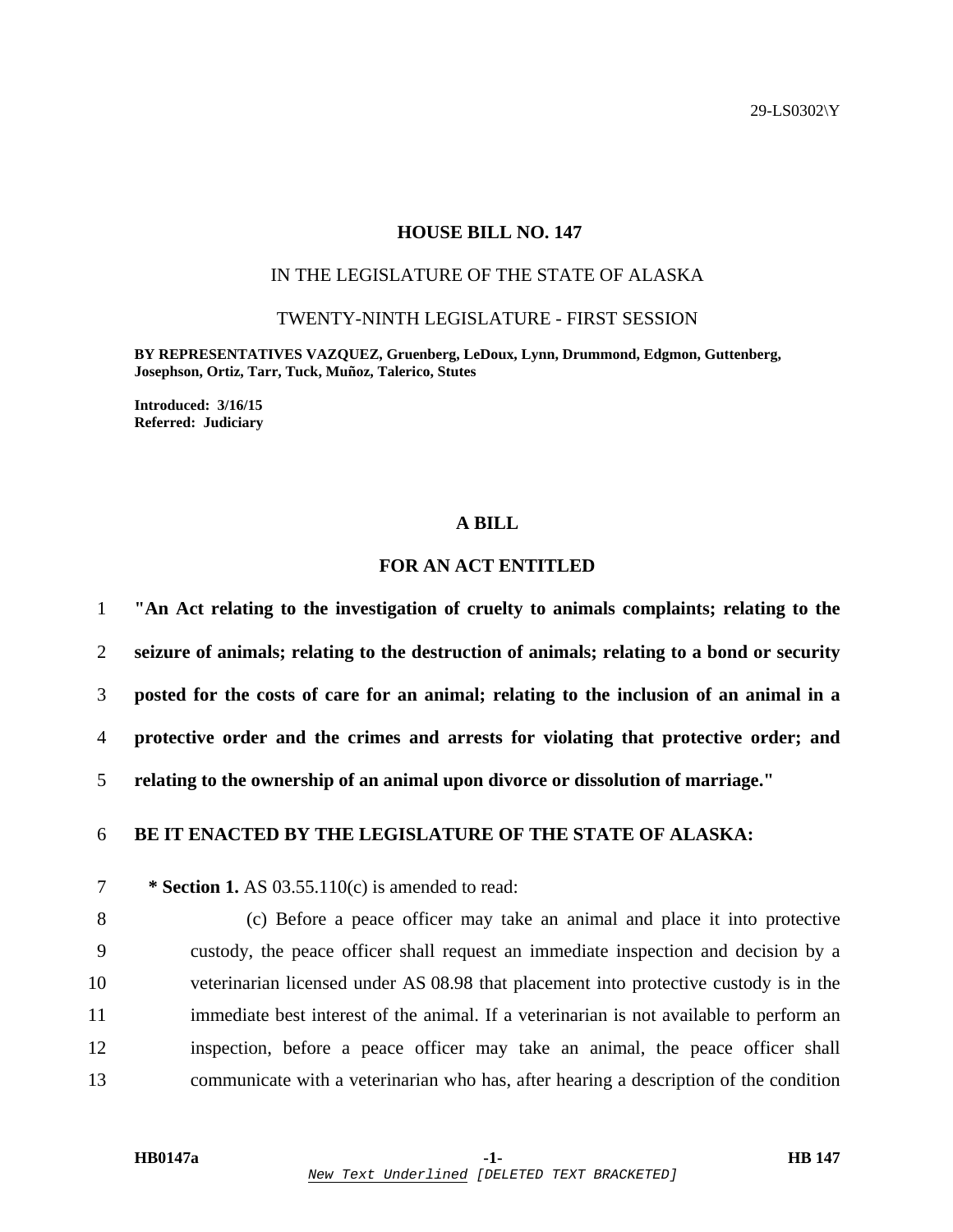| 1  | of the animal and its environment, decided it is in the immediate best interest of the |
|----|----------------------------------------------------------------------------------------|
| 2  | animal that it be placed into protective custody. If the peace officer is not able to  |
| 3  | communicate with a veterinarian, before the officer may take an animal, the officer    |
| 4  | shall decide it is in the immediate best interest of the animal that it be placed into |
| 5  | protective custody [. FOR PURPOSES OF THIS SECTION, "PEACE OFFICER"                    |
| 6  | <b>MEANS</b>                                                                           |
| 7  | (1) AN OFFICER OF THE STATE TROOPERS;                                                  |
| 8  | (2) A MEMBER OF THE POLICE FORCE OF A MUNICIPALITY;                                    |
| 9  | (3) A VILLAGE PUBLIC SAFETY OFFICER; OR                                                |
| 10 | (4) A REGIONAL PUBLIC SAFETY OFFICER].                                                 |
| 11 | * Sec. 2. AS 03.55.110 is amended by adding a new subsection to read:                  |
| 12 | (d) In this section,                                                                   |
| 13 | (1) "cruelty" includes promoting a fighting exhibition of animals;                     |
| 14 | (2) "peace officer" means                                                              |
| 15 | (A) an officer of the state troopers;                                                  |
| 16 | (B) a member of the police force of a municipality;                                    |
| 17 | (C) a village public safety officer; or                                                |
| 18 | (D) a regional public safety officer.                                                  |
| 19 | * Sec. 3. AS 03.55.120(c) is amended to read:                                          |
| 20 | (c) If a removed animal's owner is unknown and cannot be ascertained with              |
| 21 | reasonable effort,                                                                     |
| 22 | (1) the animal shall be considered a stray or abandoned; and                           |
| 23 | (2) the notice required in (b) of this section shall be conspicuously                  |
| 24 | posted at the premises from which the animal was removed.                              |
| 25 | * Sec. 4. AS 03.55.130(d) is amended to read:                                          |
| 26 | (d) Except as provided in (a) or (b) of this section, the custodian of an animal       |
| 27 | may not adopt, provide for the adoption of, or euthanize the animal within 10 business |
| 28 | days after the animal is taken into custody. An owner may prevent the animal's         |
| 29 | adoption or destruction by                                                             |
| 30 | (1) petitioning the court of the judicial district in which the animal was             |
| 31 | removed for the animal's immediate return, subject, if appropriate, to court-imposed   |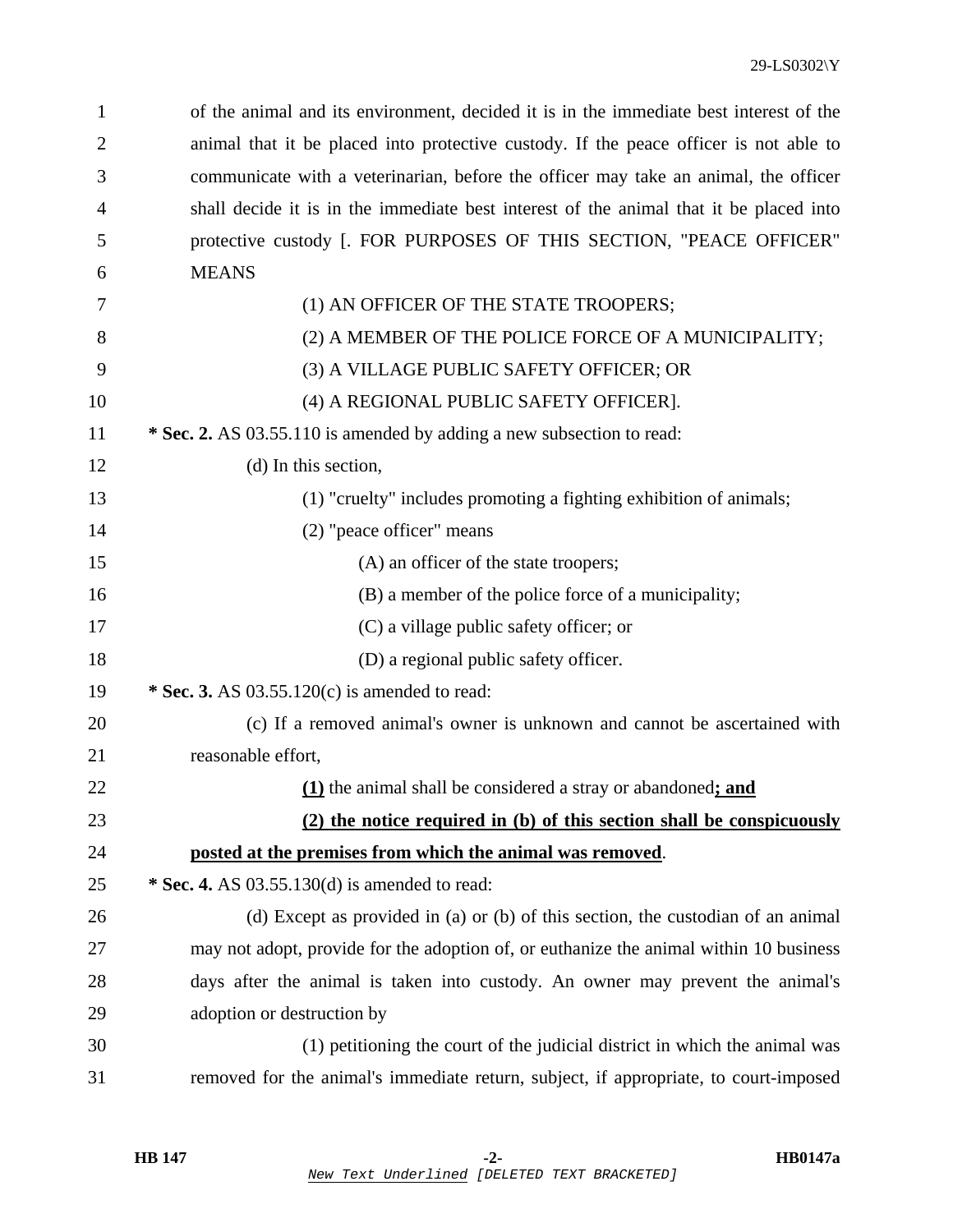- 1 conditions; or
- 2 (2) posting a bond or security with the court of the judicial district in 3 which the animal was seized **within 10 business days after the court's order to post** 4 **a bond or security under this paragraph** in an amount determined by the court to be 5 sufficient to provide for the animal's care for a minimum of 30 days from the date the 6 animal was **seized** [REMOVED].
- 7 **\* Sec. 5.** AS 03.55.130(e) is amended to read:
- 8 (e) [IF THE CUSTODIAN STILL HAS CUSTODY OF THE ANIMAL 9 WHEN THE BOND OR SECURITY POSTED UNDER (d)(2) OF THIS SECTION 10 EXPIRES AND THE COURT HAS NOT ORDERED AN ALTERNATIVE 11 DISPOSITION, THE ANIMAL BECOMES THE CUSTODIAN'S PROPERTY.] If 12 **an** [A COURT] order **of the court** prevents **a** [THE] custodian from assuming 13 ownership and the custodian continues to care for the animal, the court shall **order** 14 [REQUIRE] the owner of the animal to pay **or post a** [BY] bond or **security for the** 15 **amount ordered under (g) of this section** [OTHERWISE] for the custodian's 16 continuing costs of care for the animal until a final disposition of the animal is 17 **ordered** [MADE] by the court. **Upon the expiration of a bond or security posted** 18 **under this section, the owner shall pay or post the amount ordered by the court** 19 **every 30 days thereafter until a final disposition of the animal is ordered by the** 20 **court. If a bond or security posted under this subsection expires, the owner fails** 21 **to pay or post an additional bond or security, and the court has not ordered an** 22 **alternative disposition, the animal shall become the property of the custodian.** 23 **The court of the judicial district in which the animal was seized may enter an** 24 **order directing the owner of the animal to pay the custodian an amount sufficient** 25 **to provide for the animal's care for a minimum of 30 days or to post a bond or** 26 **security for the same amount. The court may hold a cost-of-care hearing for this** 27 **purpose. The court shall, if possible, hold a hearing under this section not more** 28 **than 10 business days after an animal is taken into custody. The custodian or, at** 29 **the direction of the custodian, a peace officer or person authorized to serve** 30 **process shall provide notice of the time and place of the hearing to the owner of** 31 **the animal. If the owner of the animal is unknown and cannot be ascertained**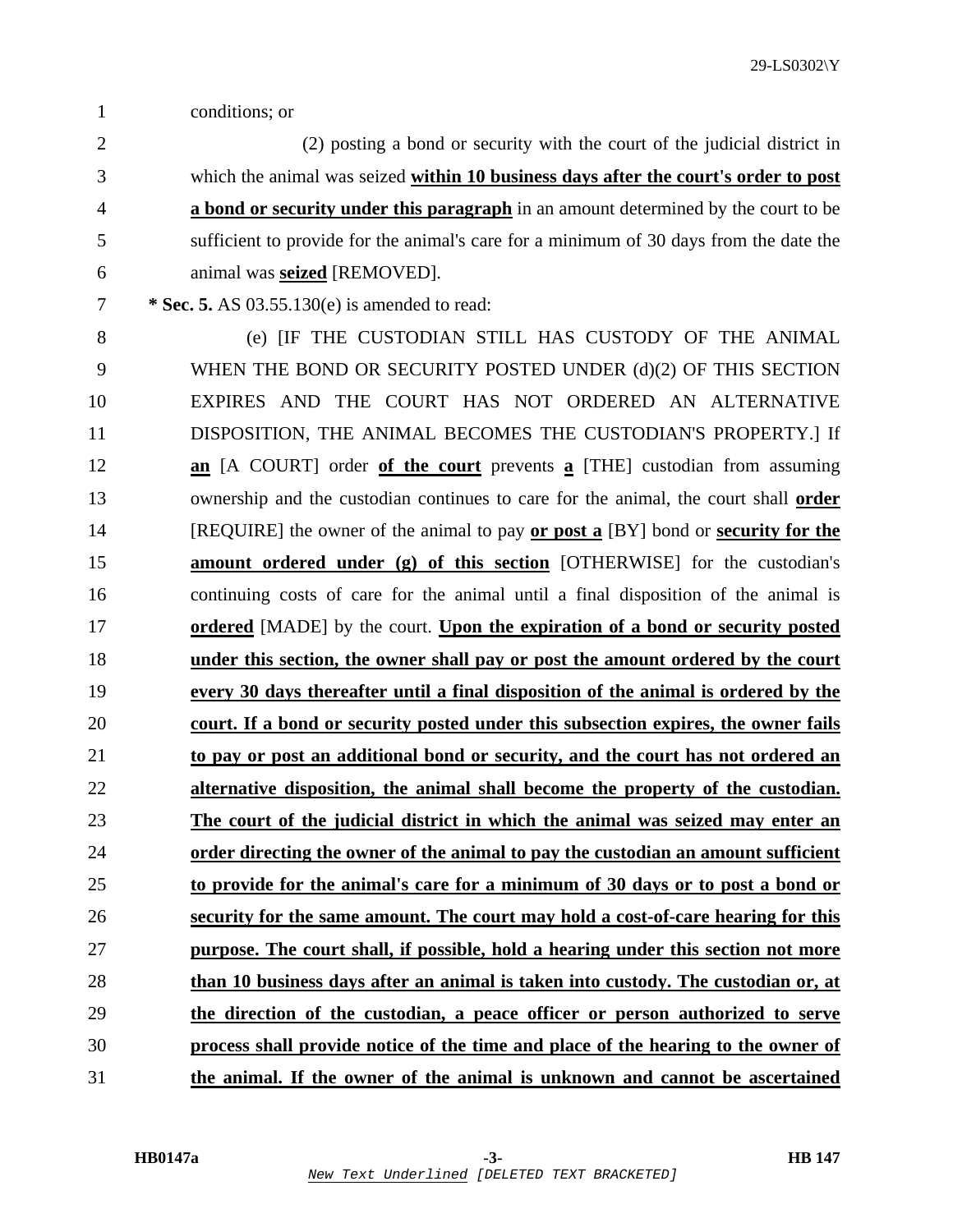| $\mathbf{1}$   | with reasonable effort, the custodian or, at the direction of the custodian, a peace     |
|----------------|------------------------------------------------------------------------------------------|
| $\overline{2}$ | officer or person authorized to serve process shall conspicuously post the notice        |
| 3              | required by this subsection on the premises where the animal was seized.                 |
| 4              | * Sec. 6. AS $11.56.740(a)$ is amended to read:                                          |
| 5              | (a) A person commits the crime of violating a protective order if the person is          |
| 6              | subject to a protective order                                                            |
| 7              | (1) issued or filed under AS 18.66 and the protective order contains                     |
| 8              | one or more of the provisions [CONTAINING A PROVISION] listed in                         |
| 9              | AS $18.66.100(c)(1)$ - (7), (17), and (18) and the person knowingly commits or           |
| 10             | attempts to commit an act with reckless disregard that the act violates or would violate |
| 11             | a provision of the protective order;                                                     |
| 12             | (2) issued under AS 18.65.850, 18.65.855, or 18.65.860 and knowingly                     |
| 13             | commits or attempts to commit an act that violates or would violate a provision listed   |
| 14             | in AS $18.65.850(c)(1) - (3)$ ; or                                                       |
| 15             | $(3)$ issued under AS 13.26.207 - 13.26.209 and knowingly commits or                     |
| 16             | attempts to commit an act with reckless disregard that the act violates or would violate |
| 17             | a provision of the protective order.                                                     |
| 18             | * Sec. 7. AS $12.30.027(a)$ is amended to read:                                          |
| 19             | (a) Before ordering release before or after trial, or pending appeal, of a person        |
| 20             | charged with or convicted of a crime involving domestic violence, the judicial officer   |
| 21             | shall consider the safety of the victim or other household member. To protect the        |
| 22             | victim, household member, other persons, and the community and to reasonably             |
| 23             | ensure the person's appearance, the judicial officer                                     |
| 24             | (1) shall impose conditions required under AS 12.30.011;                                 |
| 25             | $(2)$ may impose any of the conditions authorized under AS 12.30.011;                    |
| 26             | (3) may impose any of the provisions of AS $18.66.100(c)(1) - (7)$ ,                     |
| 27             | [AND] $(11)$ , $(17)$ , and $(18)$ ;                                                     |
| 28             | (4) may order the person to participate in a monitoring program with a                   |
| 29             | global positioning device or similar technological means that meets guidelines for a     |
| 30             | monitoring program adopted by the Department of Corrections in consultation with         |
| 31             | the Department of Public Safety; and                                                     |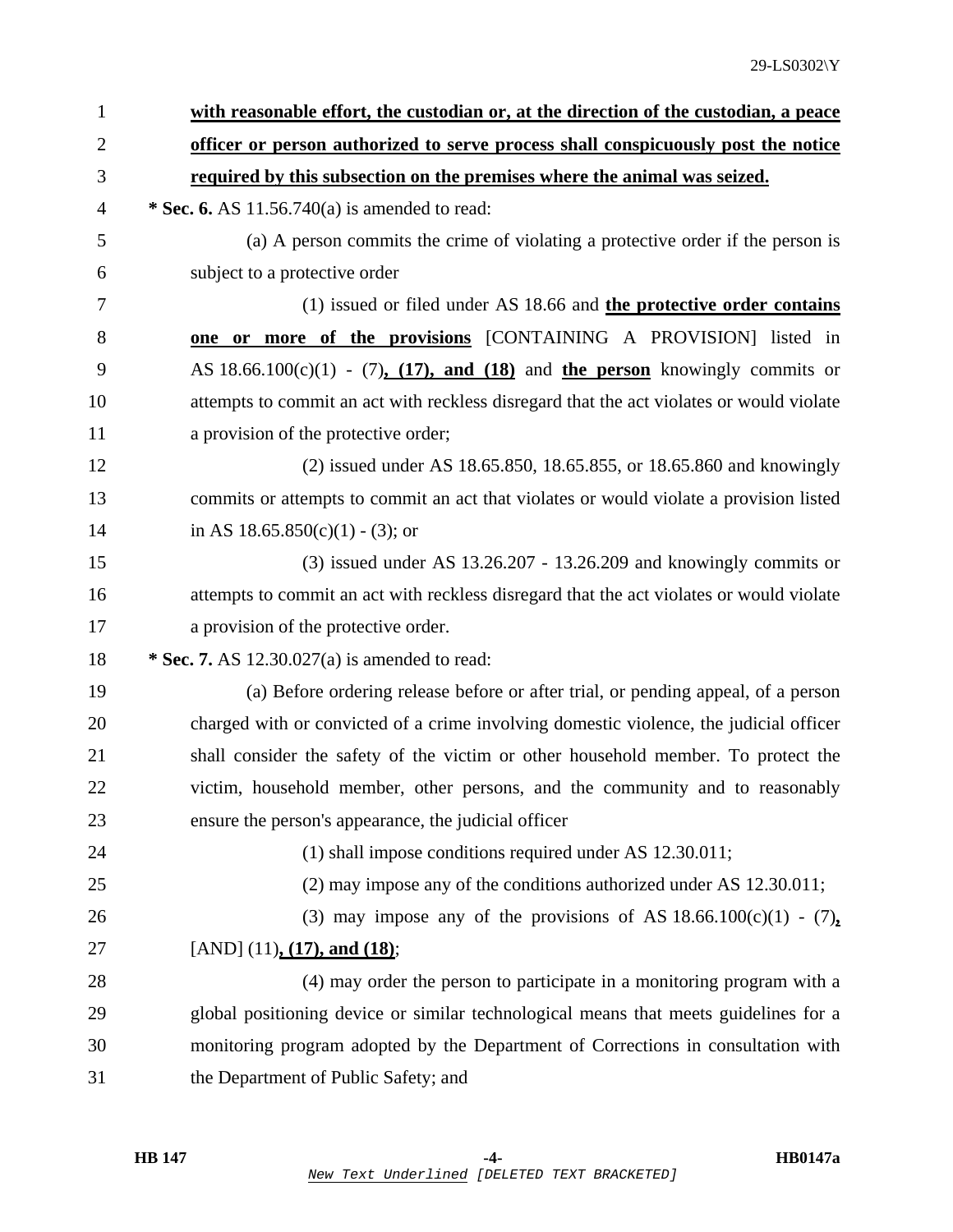- 1 (5) may impose any other condition necessary to protect the victim, 2 household member, other persons, and the community, and to ensure the appearance 3 of the person in court, including ordering the person to refrain from the consumption 4 of alcohol.
- 

5 **\* Sec. 8.** AS 18.65.520(a) is amended to read:

20 \_\_\_\_\_\_\_\_\_\_\_\_\_\_\_\_\_\_\_\_\_\_\_\_\_\_\_\_\_\_.

6 (a) A peace officer investigating a crime involving domestic violence shall 7 orally and in writing inform the victim of the rights of victims of domestic violence 8 and the services available to them. The notice must be in substantially the following 9 form:

10 If you are the victim of domestic violence and you believe that 11 law enforcement protection is needed for your physical safety, you 12 have the right to request that the officer assist in providing for your 13 safety, including asking for an emergency protective order.

14 You may also request the officer to assist you in obtaining your 15 essential personal belongings and locating and taking you to a safe 16 place, including a designated meeting place or shelter, the residence of 17 a household member or friend, or a similar place of safety. In some 18 places in Alaska there are organizations that provide aid and shelter to 19 victims of domestic violence. The nearest organization is located at

21 If you are in need of medical treatment, you may request that 22 the officer assist you in obtaining medical treatment.

23 You may obtain information about whether the prosecuting 24 attorney will file a criminal complaint about the domestic violence. 25 Additionally, the victim/witness assistance program of the Department 26 of Law may be able to help you. This information is available from the 27 district attorney's office, which is located at \_\_\_\_\_\_\_\_\_\_\_\_\_\_\_\_\_.

28 You also have the right to file a petition in court requesting a 29 protective order that may include any of the following provisions:

30 (1) prohibit your abuser from threatening to commit or 31 committing further acts of domestic violence;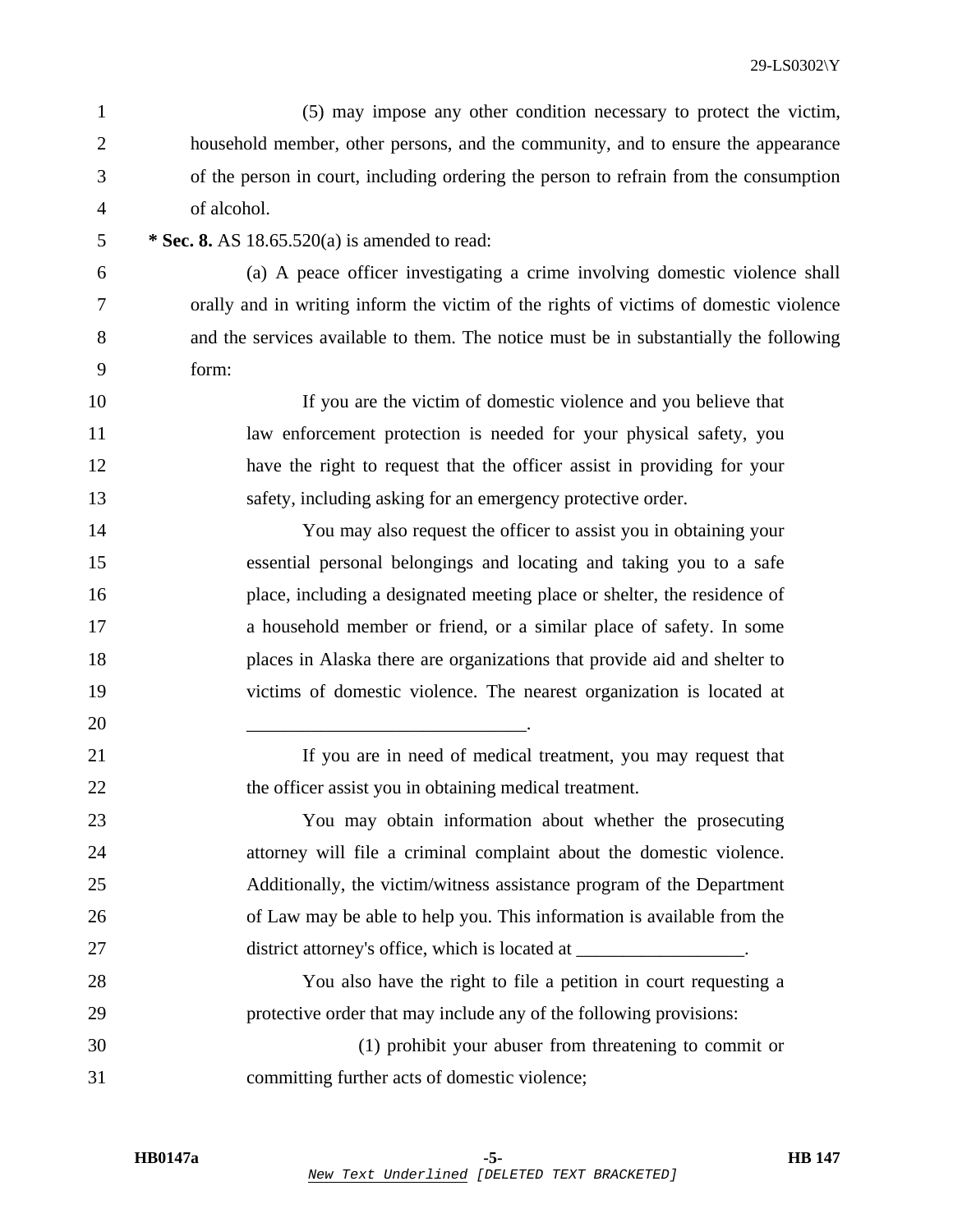29-LS0302\Y

| $\mathbf{1}$   | (2) prohibit your abuser from stalking, harassing,                         |
|----------------|----------------------------------------------------------------------------|
| $\overline{2}$ | telephoning, contacting, or otherwise communicating with you, directly     |
| 3              | or indirectly;                                                             |
| $\overline{4}$ | (3) remove your abuser from your residence;                                |
| 5              | (4) order your abuser to stay away from your residence,                    |
| 6              | school, place of employment, or any other specified place frequented       |
| 7              | by you or another designated household member;                             |
| 8              | (5) prohibit your abuser from entering your vehicle or a                   |
| 9              | vehicle you occupy;                                                        |
| 10             | (6) prohibit your abuser from using or possessing a                        |
| 11             | deadly weapon if the court finds your abuser was in the actual             |
| 12             | possession of or used a weapon during the commission of your abuse;        |
| 13             | (7) direct your abuser to surrender any firearm owned or                   |
| 14             | possessed by that person if the court finds your abuser was in the actual  |
| 15             | possession of or used a firearm during the commission of your abuse;       |
| 16             | (8) request a peace officer to accompany you to your                       |
| 17             | residence to ensure your safe possession of the residence, vehicle, or     |
| 18             | other items, or to ensure your safe removal of personal items from the     |
| 19             | residence;                                                                 |
| 20             | (9) award temporary custody of a minor child to the                        |
| 21             | petitioner and may arrange for visitation with a minor child if the safety |
| 22             | of the child and the petitioner can be protected;                          |
| 23             | (10) grant you possession and use of a vehicle and other                   |
| 24             | essential personal effects;                                                |
| 25             | (11) prohibit your abuser from consuming controlled                        |
| 26             | substances;                                                                |
| 27             | (12) require your abuser to pay support for you or a                       |
| 28             | minor child in your care if there is an independent legal obligation of    |
| 29             | your abuser to support you or the child;                                   |
| 30             | (13) require your abuser to reimburse you for your                         |
| 31             | expenses caused by domestic violence, including medical bills, or for      |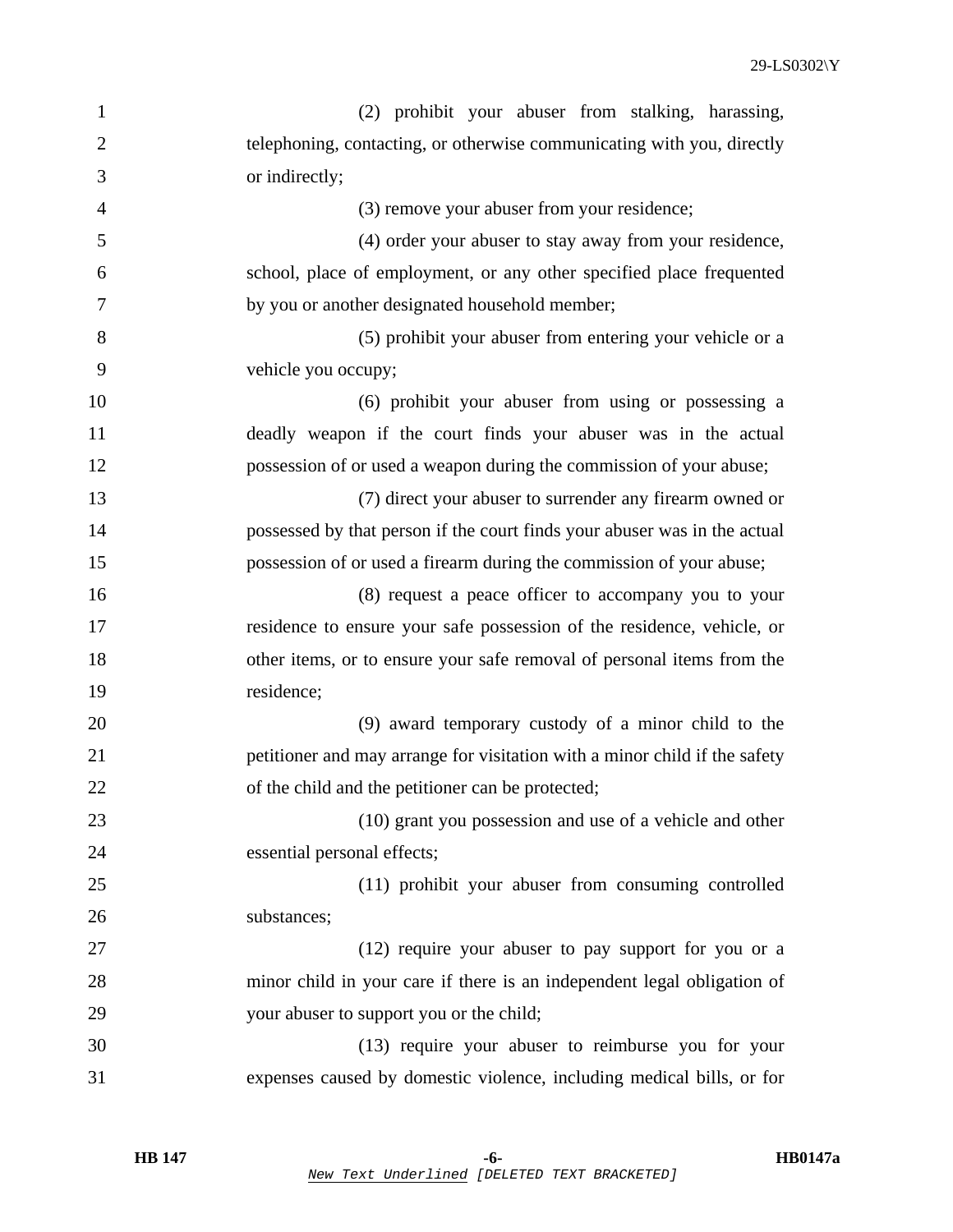| 1              | your costs in getting a protective order;                                                |
|----------------|------------------------------------------------------------------------------------------|
| $\overline{2}$ | (14) order your abuser to participate in an intervention                                 |
| 3              | program for batterers; [AND]                                                             |
| $\overline{4}$ | (15) prohibit your abuser from removing, harming,                                        |
| 5              | or disposing of an animal owned or possessed by you, your abuser,                        |
| 6              | or any other person living in your residence, or authorize you to                        |
| 7              | remove an animal from the possession of your abuser;                                     |
| 8              | (16) grant you the exclusive care, custody, and                                          |
| 9              | control of an animal owned or possessed by you, your abuser, or                          |
| 10             | any other person living in your residence; and                                           |
| 11             | (17) other relief the court determines to be necessary for                               |
| 12             | your safety.                                                                             |
| 13             | The forms you need to obtain a protective order are available                            |
| 14             | from the nearest court. It is not necessary to have an attorney to obtain                |
| 15             | a protective order, but you may consult an attorney if you choose. If                    |
| 16             | you would like help obtaining a protective order, you may contact the                    |
| 17             | nearest domestic violence program located at _________. The program                      |
| 18             | can also tell you about other resources available in this community for                  |
| 19             | information about domestic violence, treatment of injuries, and places                   |
| 20             | of safety and shelter.                                                                   |
| 21             | You may also qualify for compensation from the Violent                                   |
| 22             | Crimes Compensation Board. The board may be contacted at                                 |
| 23             |                                                                                          |
| 24             | * Sec. 9. AS 18.65.590 is amended to read:                                               |
| 25             | Sec. 18.65.590. Definitions [DEFINITION]. In AS 18.65.510 - 18.65.590,                   |
| 26             | (1) "animal" means a vertebrate living creature not a human                              |
| 27             | being, but does not include fish;                                                        |
| 28             | (2) "domestic violence" has the meaning given in AS 18.66.990.                           |
| 29             | * Sec. 10. AS 18.66.100(b) is amended to read:                                           |
| 30             | (b) When a petition for a protective order is filed, the court shall schedule a          |
| 31             | hearing and provide at least 10 days' notice to the respondent of the hearing and of the |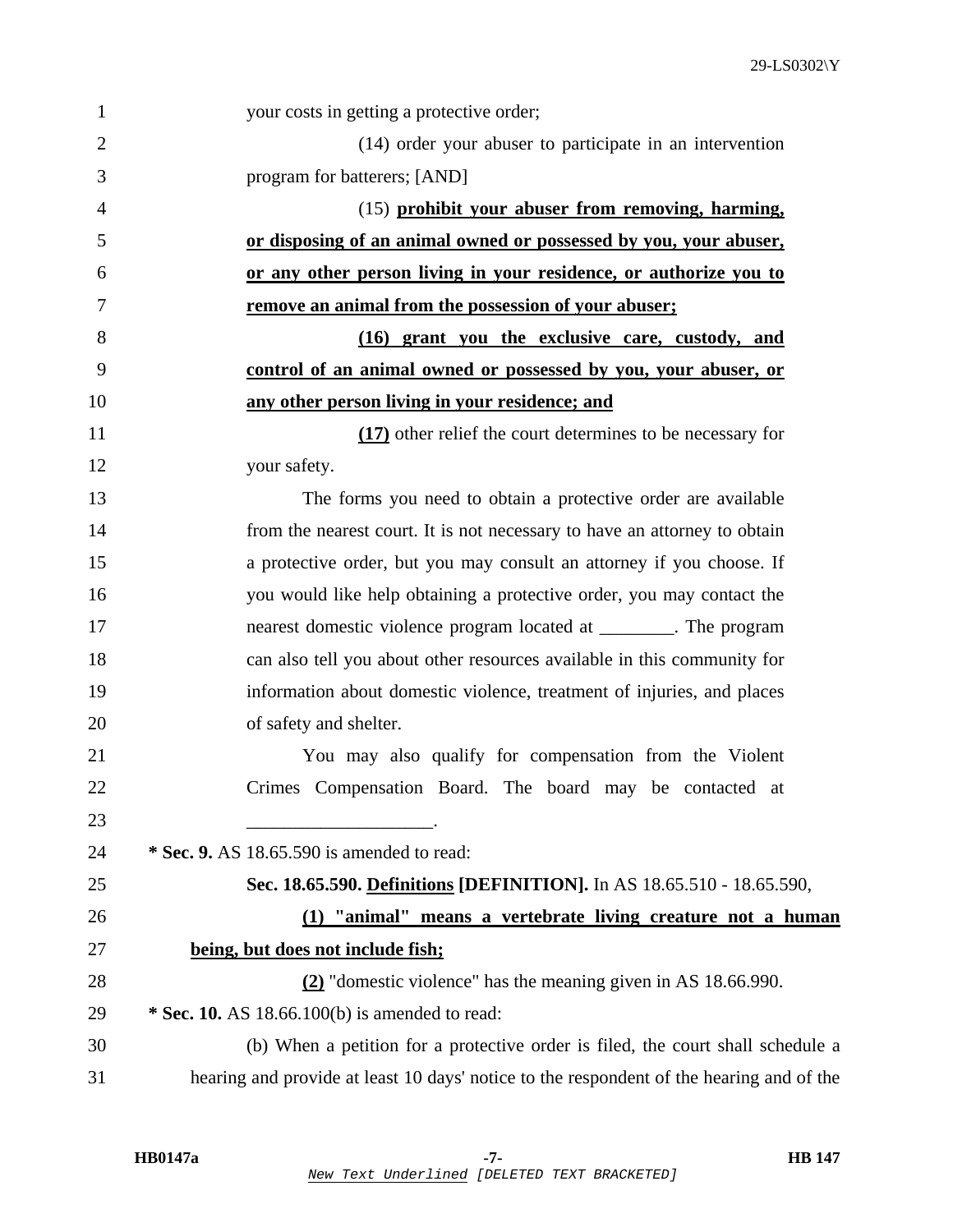| $\mathbf{1}$   | respondent's right to appear and be heard, either in person or by an attorney. If the              |
|----------------|----------------------------------------------------------------------------------------------------|
| $\overline{2}$ | court finds by a preponderance of evidence that the respondent has committed a crime               |
| 3              | involving domestic violence against the petitioner, regardless of whether the                      |
| $\overline{4}$ | respondent appears at the hearing, the court may order any relief available under (c) of           |
| 5              | this section. The provisions of a protective order issued under                                    |
| 6              | $(1)$ (c)(1) of this section are effective until further order of the court;                       |
| 7              | $(2)$ $(c)(2)$ $\cdot$ $(18)$ $[(c)(2)$ $\cdot$ $(16)]$ of this section are effective for one year |
| 8              | unless earlier dissolved by court order.                                                           |
| 9              | * Sec. 11. AS $18.66.100(c)$ is amended to read:                                                   |
| 10             | (c) A protective order under this section may                                                      |
| 11             | (1) prohibit the respondent from threatening to commit or committing                               |
| 12             | domestic violence, stalking, or harassment;                                                        |
| 13             | (2) prohibit the respondent from telephoning, contacting, or otherwise                             |
| 14             | communicating directly or indirectly with the petitioner;                                          |
| 15             | (3) remove and exclude the respondent from the residence of the                                    |
| 16             | petitioner, regardless of ownership of the residence;                                              |
| 17             | (4) direct the respondent to stay away from the residence, school, or                              |
| 18             | place of employment of the petitioner or any specified place frequented by the                     |
| 19             | petitioner or any designated household member;                                                     |
| 20             | (5) prohibit the respondent from entering a propelled vehicle in the                               |
| 21             | possession of or occupied by the petitioner;                                                       |
| 22             | (6) prohibit the respondent from using or possessing a deadly weapon if                            |
| 23             | the court finds the respondent was in the actual possession of or used a weapon during             |
| 24             | the commission of domestic violence;                                                               |
| 25             | (7) direct the respondent to surrender any firearm owned or possessed                              |
| 26             | by the respondent if the court finds that the respondent was in the actual possession of           |
| 27             | or used a firearm during the commission of the domestic violence;                                  |
| 28             | (8) request a peace officer to accompany the petitioner to the                                     |
| 29             | petitioner's residence to ensure that the petitioner                                               |
| 30             | (A) safely obtains possession of the petitioner's residence,                                       |
| 31             | vehicle, or personal items; and                                                                    |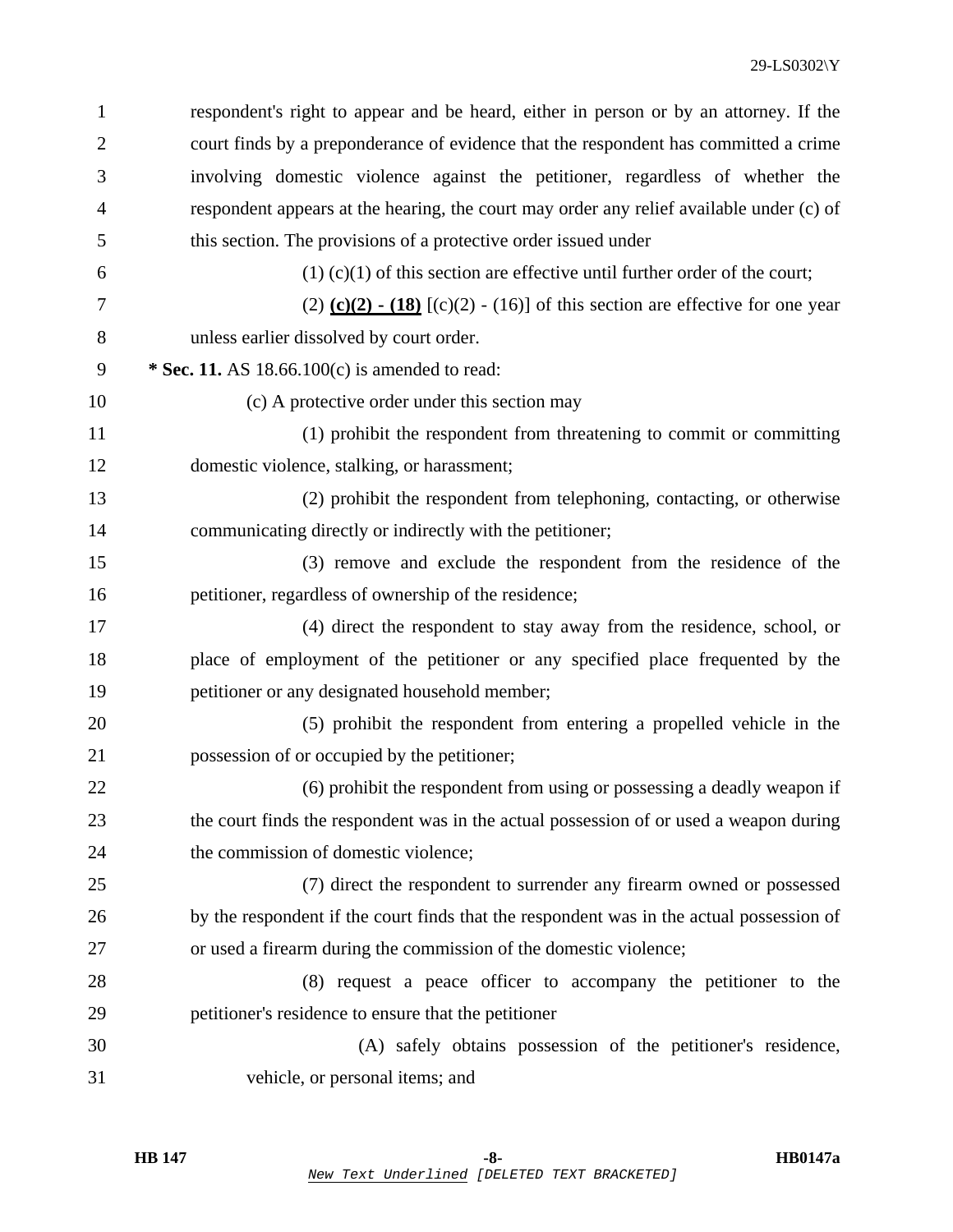| $\mathbf{1}$   | (B) is able to safely remove a vehicle or personal items from the                           |
|----------------|---------------------------------------------------------------------------------------------|
| $\overline{2}$ | petitioner's residence;                                                                     |
| 3              | (9) award temporary custody of a minor child to the petitioner and may                      |
| $\overline{4}$ | arrange for visitation with a minor child if the safety of the child and the petitioner can |
| 5              | be protected; if visitation is allowed, the court may order visitation under the            |
| 6              | conditions provided in AS 25.20.061;                                                        |
| 7              | (10) give the petitioner possession and use of a vehicle and other                          |
| 8              | essential personal items, regardless of ownership of the items;                             |
| 9              | (11) prohibit the respondent from consuming controlled substances;                          |
| 10             | (12) require the respondent to pay support for the petitioner or a minor                    |
| 11             | child in the care of the petitioner if there is an independent legal obligation of the      |
| 12             | respondent to support the petitioner or child;                                              |
| 13             | (13) require the respondent to reimburse the petitioner or other person                     |
| 14             | for expenses associated with the domestic violence, including medical expenses,             |
| 15             | counseling, shelter, and repair or replacement of damaged property;                         |
| 16             | (14) require the respondent to pay costs and fees incurred by the                           |
| 17             | petitioner in bringing the action under this chapter;                                       |
| 18             | (15) order the respondent, at the respondent's expense, to participate in                   |
| 19             | (A) a program for the rehabilitation of perpetrators of domestic violence that meets the    |
| 20             | standards set by, and that is approved by, the Department of Corrections under              |
| 21             | AS 44.28.020(b), or (B) treatment for the abuse of alcohol or controlled substances, or     |
| 22             | both; a protective order under this section may not require a respondent to participate     |
| 23             | in a program for the rehabilitation of perpetrators of domestic violence unless the         |
| 24             | program meets the standards set by, and that is approved by, the Department of              |
| 25             | Corrections under AS 44.28.020(b);                                                          |
| 26             | (16) order other relief the court determines necessary to protect the                       |
| 27             | petitioner or any household member;                                                         |
| 28             | (17) prohibit the respondent from removing, harming, or disposing                           |
| 29             | of an animal owned or possessed by the petitioner, respondent, or any other                 |
| 30             | person living in the residence;                                                             |
| 31             | (18) grant the petitioner the exclusive care, custody, and control of                       |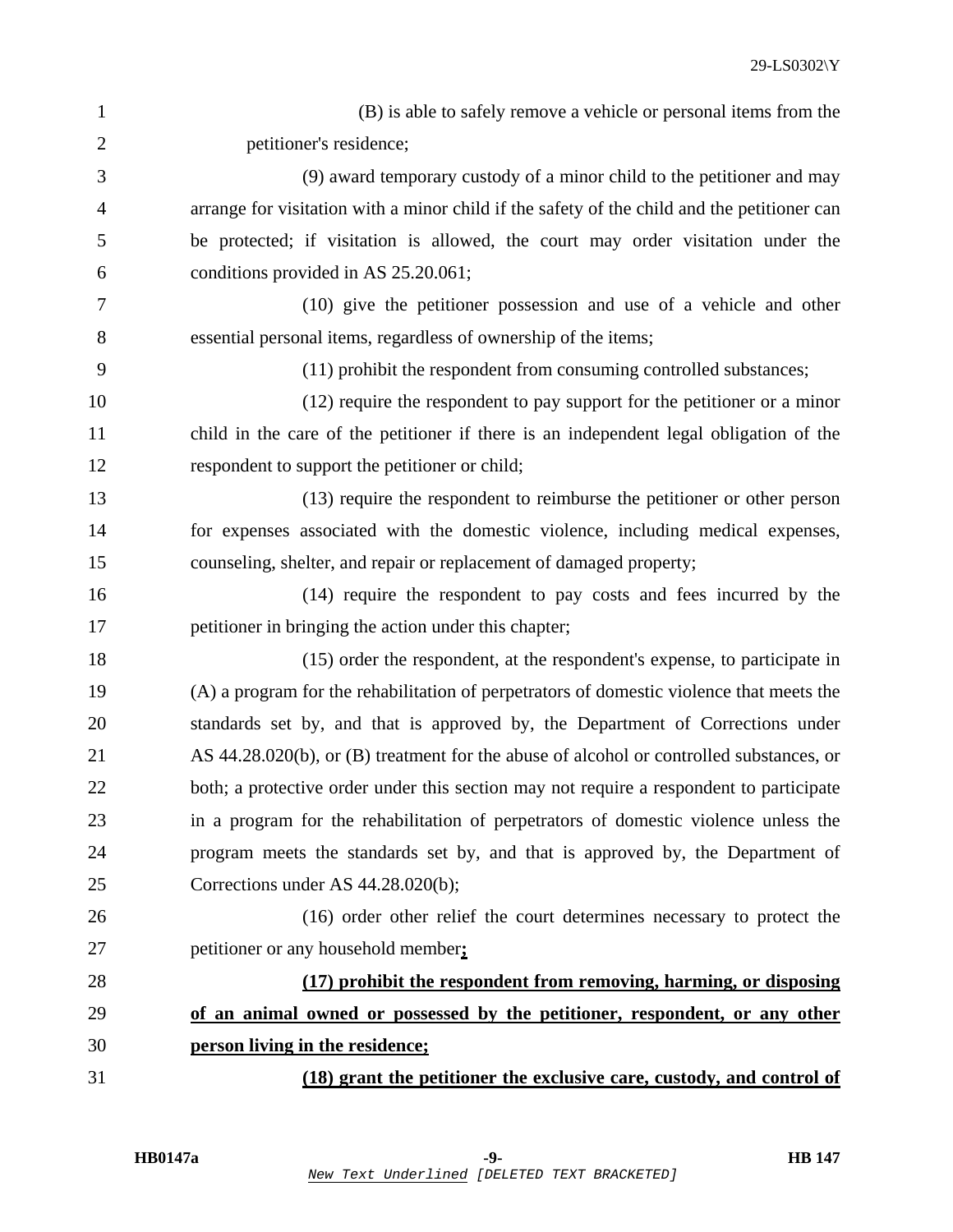# 1 **an animal owned or possessed by the petitioner, respondent, or any other person** 2 **living in the residence**.

3 **\* Sec. 12.** AS 18.66.110(a) is amended to read:

4 (a) A person who is a victim of a crime involving domestic violence may file a 5 petition under AS 18.66.100(a) and request an ex parte protective order. If the court 6 finds that the petition establishes probable cause that a crime involving domestic 7 violence has occurred, it is necessary to protect the petitioner from domestic violence, 8 and if the petitioner has certified to the court in writing the efforts, if any, that have 9 been made to provide notice to the respondent, the court shall ex parte and without 10 notice to the respondent issue a protective order. An ex parte protective order may 11 grant the protection provided by AS 18.66.100(c)(1) - (5), (8) - (12), and **(16) - (18)** 12 [(16)]. An ex parte protective order expires 20 days after it is issued unless dissolved 13 earlier by the court at the request of either the petitioner or the respondent and after 14 notice and, if requested, a hearing. If a court issues an ex parte protective order, the 15 court shall have the order delivered to the appropriate local law enforcement agency 16 for expedited service and for entry into the central registry of protective orders under 17 AS 18.65.540.

18 **\* Sec. 13.** AS 18.66.110(b) is amended to read:

19 (b) A peace officer, on behalf of and with the consent of a victim of a crime 20 involving domestic violence, may request an emergency protective order from a 21 judicial officer. The request may be made orally or in writing based **on** [UPON] the 22 sworn statement of a peace officer, and in person or by telephone. If the court finds 23 probable cause to believe that the victim is in immediate danger of domestic violence 24 based on an allegation of the recent commission of a crime involving domestic 25 violence, the court ex parte shall issue an emergency protective order. In an 26 emergency protective order, the court may grant the protection provided by 27 AS 18.66.100(c)(1) - (5), (8), (10), (11), and **(16) - (18)** [(16)]. An emergency 28 protective order expires 72 hours after it is issued unless dissolved earlier by the court 29 at the request of the petitioner.

30 **\* Sec. 14.** AS 18.66.130(a) is amended to read:

31 (a) If a respondent in a protective order issued under AS 18.66.100 - 18.66.180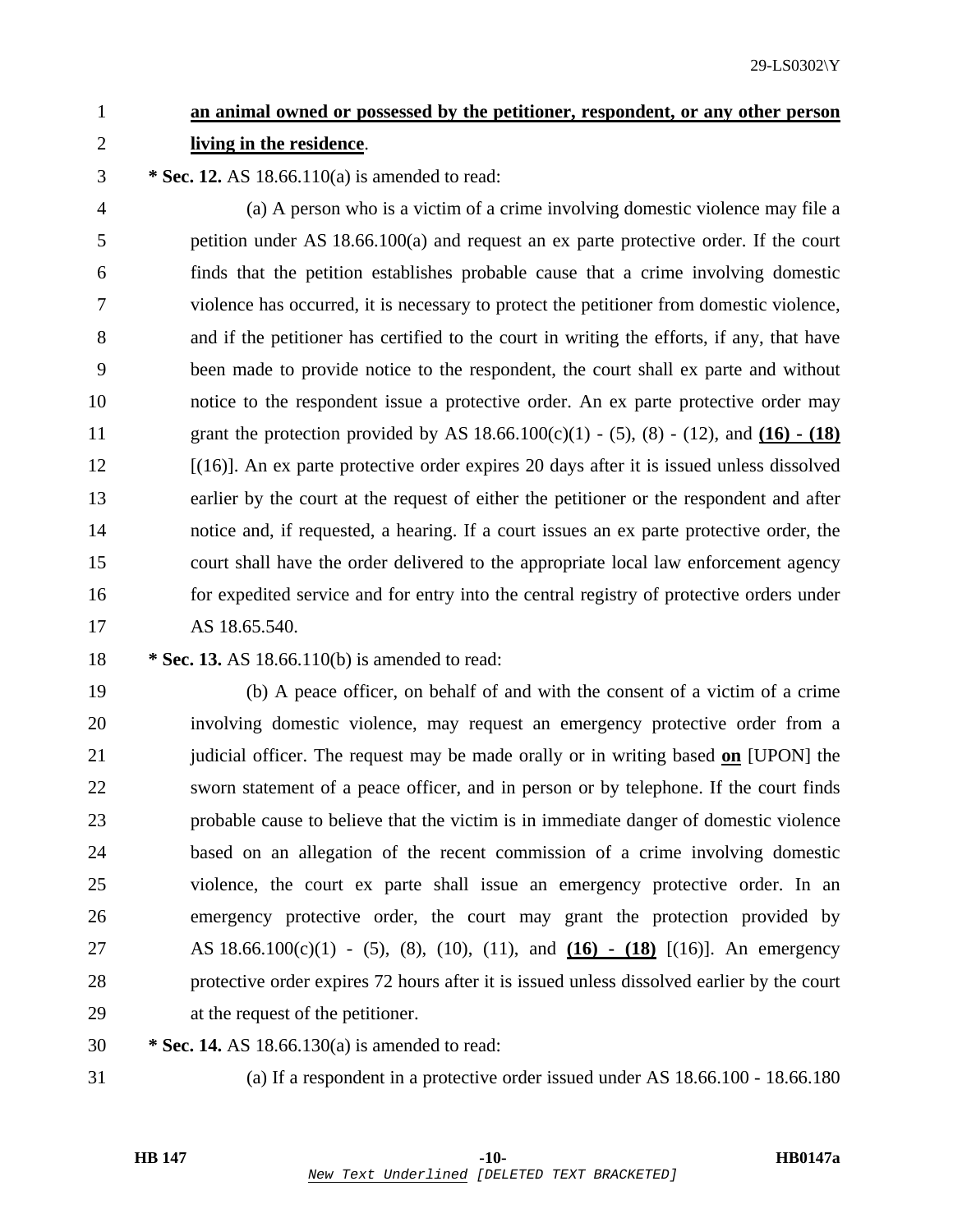| $\mathbf{1}$   | is prohibited from communicating with the petitioner, excluded from the residence of      |
|----------------|-------------------------------------------------------------------------------------------|
| $\overline{2}$ | the petitioner, [OR] ordered to stay away from the petitioner as provided in              |
| 3              | AS $18.66.100(c)(2)$ - (5), <u>or prohibited from removing</u> , harming, or disposing of |
| $\overline{4}$ | an animal as provided in AS $18.66.100(c)(17)$ , an invitation by the petitioner to       |
| 5              | communicate, enter the residence or vehicle, or have other prohibited contact with the    |
| 6              | petitioner or the animal does not waive or nullify any provision in a protective order.   |
| 7              | * Sec. 15. AS 18.66.990 is amended by adding a new paragraph to read:                     |
| 8              | (11) "animal" means a vertebrate living creature not a human being, but                   |
| 9              | does not include fish.                                                                    |
| 10             | * Sec. 16. AS 22.15.030(a) is amended to read:                                            |
| 11             | (a) The district court has jurisdiction of civil cases, including foreign                 |
| 12             | judgments filed under AS 09.30.200 and arbitration proceedings under AS 09.43.170         |
| 13             | or 09.43.530 to the extent permitted by AS 09.43.010 and 09.43.300, as follows:           |
| 14             | (1) for the recovery of money or damages when the amount claimed                          |
| 15             | exclusive of costs, interest, and attorney fees does not exceed \$100,000 for each        |
| 16             | defendant;                                                                                |
| 17             | (2) for the recovery of specific personal property, when the value of the                 |
| 18             | property claimed and the damages for the detention do not exceed \$100,000;               |
| 19             | (3) for the recovery of a penalty or forfeiture, whether given by statute                 |
| 20             | or arising out of contract, not exceeding \$100,000;                                      |
| 21             | (4) to give judgment without action upon the confession of the                            |
| 22             | defendant for any of the cases specified in this section, except for a penalty or         |
| 23             | forfeiture imposed by statute;                                                            |
| 24             | (5) for establishing the fact of death or cause and manner of death of                    |
| 25             | any person in the manner prescribed in AS 09.55.020 - 09.55.069;                          |
| 26             | (6) for the recovery of the possession of premises in the manner                          |
| 27             | provided under AS 09.45.070 - 09.45.160 when the value of the arrears and damage to       |
| 28             | the property does not exceed \$100,000;                                                   |
| 29             | (7) for the foreclosure of a lien when the amount in controversy does                     |
| 30             | not exceed \$100,000;                                                                     |
| 31             | (8) for the recovery of money or damages in motor vehicle tort cases                      |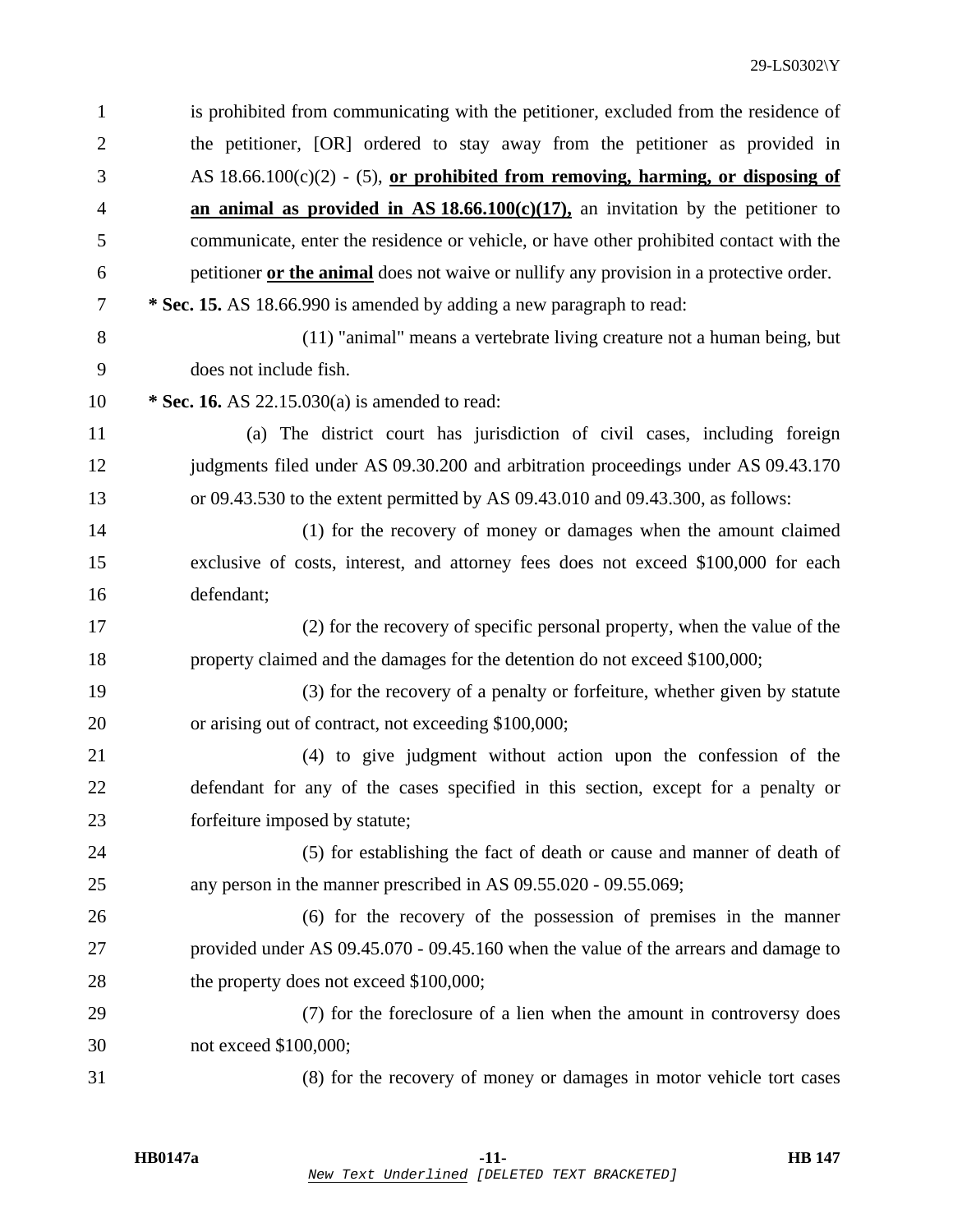| 1              | when the amount claimed exclusive of costs, interest, and attorney fees does not          |
|----------------|-------------------------------------------------------------------------------------------|
| $\overline{2}$ | exceed \$100,000 for each defendant;                                                      |
| 3              | (9) over civil actions for taking utility service and for damages to or                   |
| 4              | interference with a utility line filed under AS 42.20.030;                                |
| 5              | (10) over cases involving protective orders for domestic violence under                   |
| 6              | AS 18.66.100 - 18.66.180;                                                                 |
| 7              | (11) over cases involving cruelty to or seizure, destruction, or                          |
| 8              | adoption of animals under AS 03.55.100 - 03.55.190.                                       |
| 9              | * Sec. 17. AS $25.24.160(a)$ is amended to read:                                          |
| 10             | (a) In a judgment in an action for divorce or action declaring a marriage void            |
| 11             | or at any time after judgment, the court may provide                                      |
| 12             | (1) for the payment by either or both parties of an amount of money or                    |
| 13             | goods, in gross or installments that may include cost-of-living adjustments, as may be    |
| 14             | just and proper for the parties to contribute toward the nurture and education of their   |
| 15             | children, and the court may order the parties to arrange with their employers for an      |
| 16             | automatic payroll deduction each month or each pay period, if the period is other than    |
| 17             | monthly, of the amount of the installment; if the employer agrees, the installment shall  |
| 18             | be forwarded by the employer to the clerk of the superior court that entered the          |
| 19             | judgment or to the court trustee, and the amount of the installment is exempt from        |
| 20             | execution;                                                                                |
| 21             | (2) for the recovery by one party from the other of an amount of money                    |
| 22             | for maintenance, for a limited or indefinite period of time, in gross or in installments, |
| 23             | as may be just and necessary without regard to which of the parties is in fault; an       |
| 24             | award of maintenance must fairly allocate the economic effect of divorce by being         |
| 25             | based on a consideration of the following factors:                                        |
| 26             | (A) the length of the marriage and station in life of the parties                         |
| 27             | during the marriage;                                                                      |
| 28             | (B) the age and health of the parties;                                                    |
| 29             | (C) the earning capacity of the parties, including their                                  |
| 30             | educational backgrounds, training, employment skills, work experiences,                   |
| 31             | length of absence from the job market, and custodial responsibilities for                 |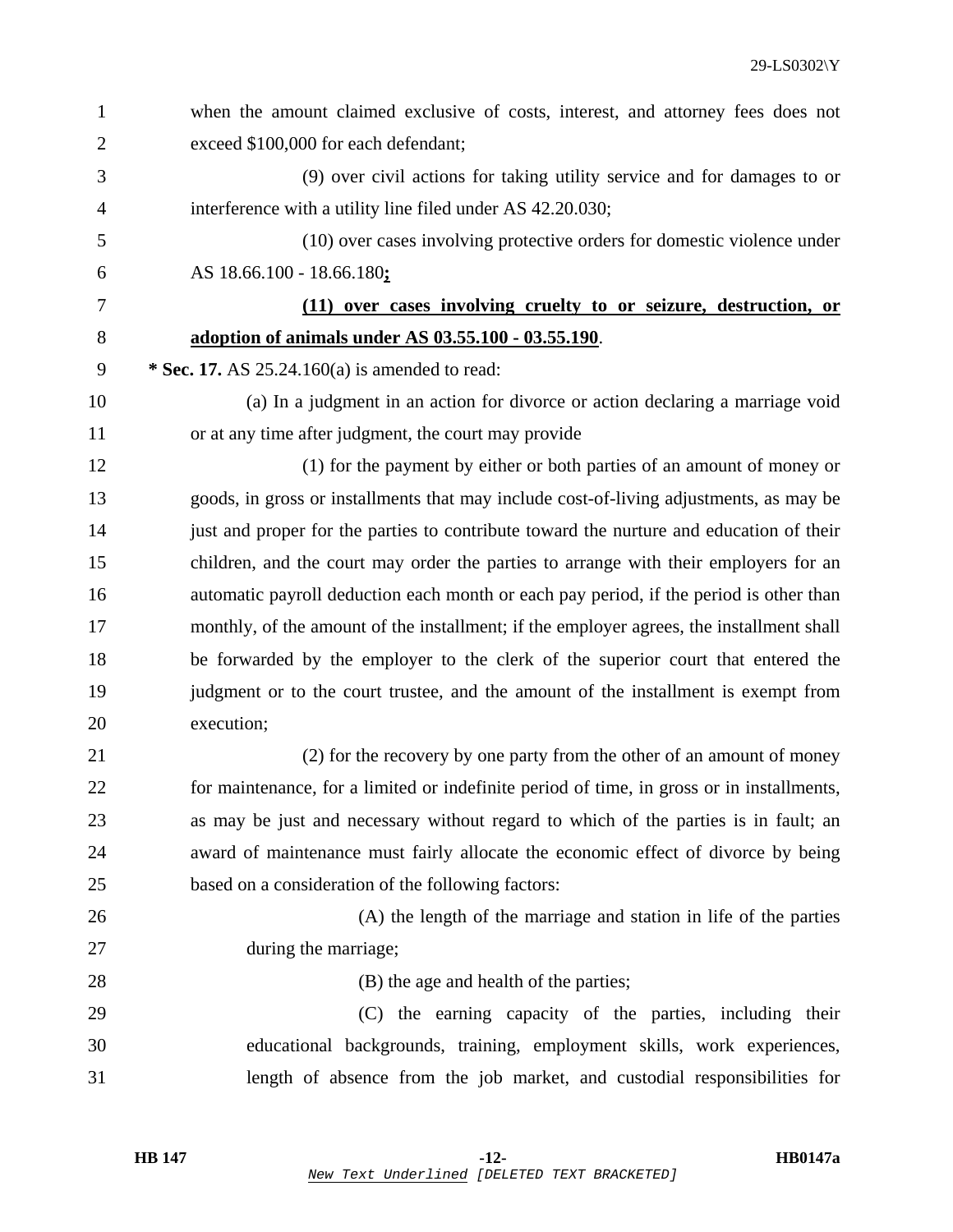| 1              | children during the marriage;                                                            |
|----------------|------------------------------------------------------------------------------------------|
| $\overline{2}$ | (D) the financial condition of the parties, including the                                |
| 3              | availability and cost of health insurance;                                               |
| 4              | (E) the conduct of the parties, including whether there has been                         |
| 5              | unreasonable depletion of marital assets;                                                |
| 6              | (F) the division of property under (4) of this subsection; and                           |
| 7              | (G) other factors the court determines to be relevant in each                            |
| 8              | individual case;                                                                         |
| 9              | (3) for the delivery to either party of that party's personal property in                |
| 10             | the possession or control of the other party at the time of giving the judgment;         |
| 11             | (4) for the division between the parties of their property, including                    |
| 12             | retirement benefits, whether joint or separate, acquired only during marriage, in a just |
| 13             | manner and without regard to which of the parties is in fault; however, the court, in    |
| 14             | making the division, may invade the property, including retirement benefits, of either   |
| 15             | spouse acquired before marriage when the balancing of the equities between the           |
| 16             | parties requires it; and to accomplish this end the judgment may require that one or     |
| 17             | both of the parties assign, deliver, or convey any of their real or personal property,   |
| 18             | including retirement benefits, to the other party; the division of property must fairly  |
| 19             | allocate the economic effect of divorce by being based on consideration of the           |
| 20             | following factors:                                                                       |
| 21             | (A) the length of the marriage and station in life of the parties                        |
| 22             | during the marriage;                                                                     |
| 23             | (B) the age and health of the parties;                                                   |
| 24             | (C) the earning capacity of the parties, including their                                 |
| 25             | educational backgrounds, training, employment skills, work experiences,                  |
| 26             | length of absence from the job market, and custodial responsibilities for                |
| 27             | children during the marriage;                                                            |
| 28             | (D) the financial condition of the parties, including the                                |
| 29             | availability and cost of health insurance;                                               |
| 30             | (E) the conduct of the parties, including whether there has been                         |
| 31             | unreasonable depletion of marital assets;                                                |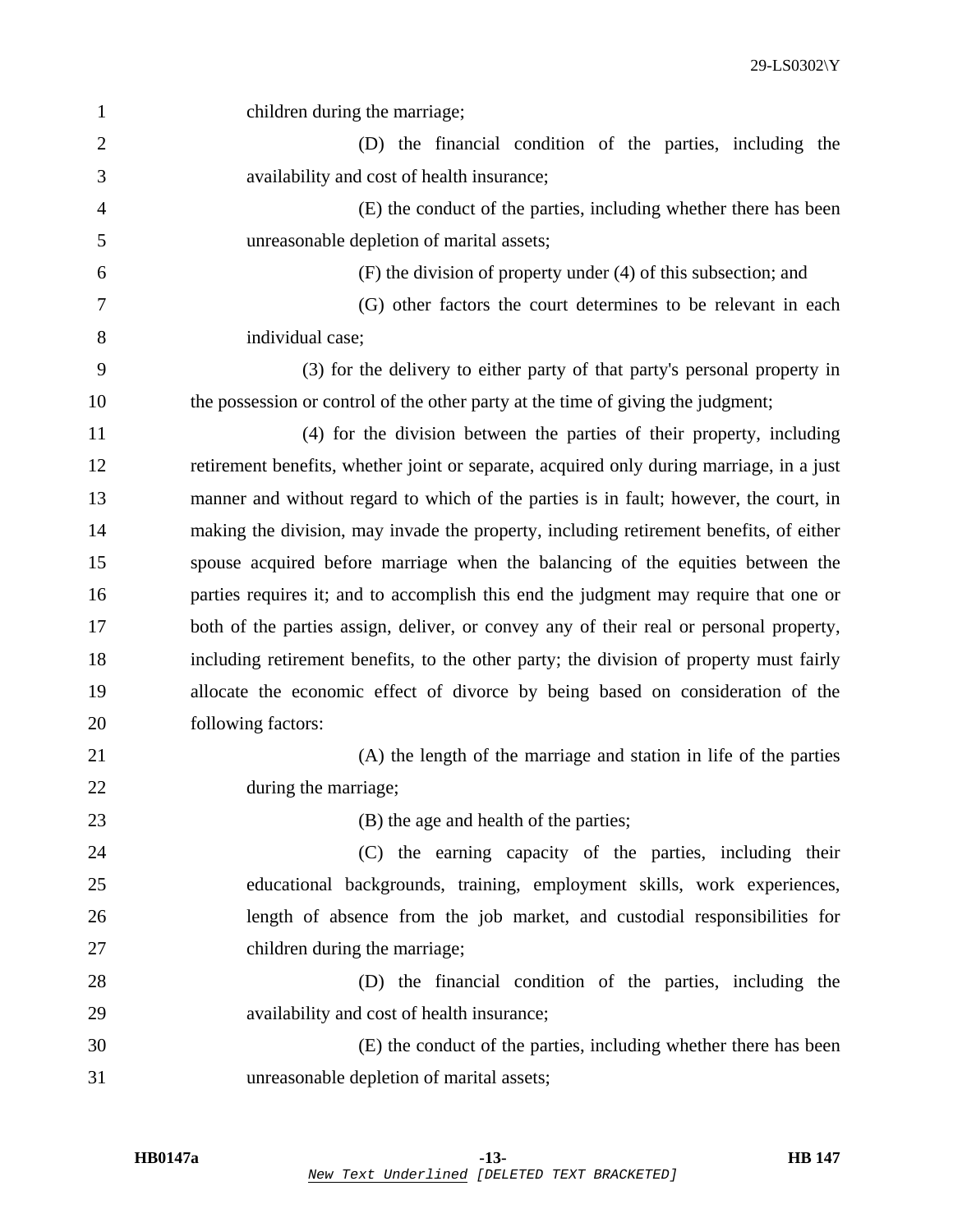| $\mathbf{1}$   | (F) the desirability of awarding the family home, or the right to                          |
|----------------|--------------------------------------------------------------------------------------------|
| $\overline{2}$ | live in it for a reasonable period of time, to the party who has primary physical          |
| 3              | custody of children;                                                                       |
| $\overline{4}$ | (G) the circumstances and necessities of each party;                                       |
| 5              | (H) the time and manner of acquisition of the property in                                  |
| 6              | question; and                                                                              |
| 7              | (I) the income-producing capacity of the property and the value                            |
| 8              | of the property at the time of division;                                                   |
| 9              | (5) if an animal is owned, for the ownership or joint ownership of                         |
| 10             | the animal, considering the well-being of the animal.                                      |
| 11             | * Sec. 18. AS $25.24.200(a)$ is amended to read:                                           |
| 12             | (a) A husband and wife together may petition the superior court for the                    |
| 13             | dissolution of their marriage under AS $25.24.200 - 25.24.260$ if the following            |
| 14             | conditions exist at the time of filing the petition:                                       |
| 15             | (1) incompatibility of temperament has caused the irremediable                             |
| 16             | breakdown of the marriage;                                                                 |
| 17             | (2) if there are unmarried children of the marriage under the age of 19                    |
| 18             | or the wife is pregnant, and the spouses have agreed on which spouse or third party is     |
| 19             | to be awarded custody of each minor child of the marriage and the extent of visitation,    |
| 20             | including visitation by grandparents and other persons if in the child's best interests,   |
| 21             | and support to be provided on the children's behalf, whether the payments are to be        |
| 22             | made through the child support services agency, and the tax consequences of that           |
| 23             | agreement;                                                                                 |
| 24             | (3) the spouses have agreed as to the distribution of all real and                         |
| 25             | personal property that is jointly owned or community property under AS 34.77,              |
| 26             | including retirement benefits and the payment of spousal maintenance, if any, and the      |
| 27             | tax consequences resulting from these payments; the agreement must be fair and just        |
| 28             | and take into consideration the factors listed in AS $25.24.160(a)(2)$ and (4) so that the |
| 29             | economic effect of dissolution is fairly allocated; [AND]                                  |
| 30             | (4) the spouses have agreed as to the payment of all unpaid obligations                    |
| 31             | incurred by either or both of them and as to payment of obligations incurred jointly in    |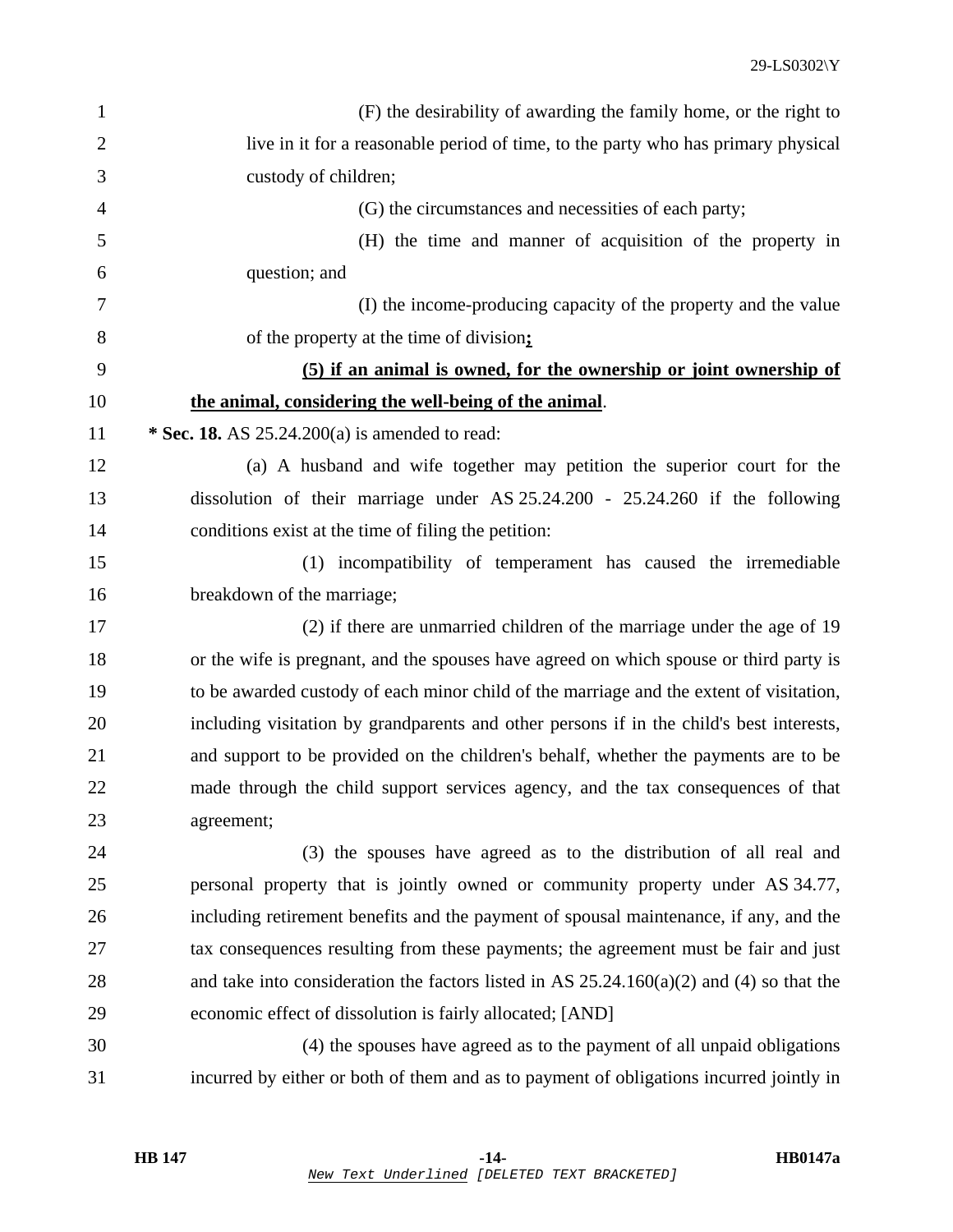| $\mathbf{1}$   | the future; and                                                                             |
|----------------|---------------------------------------------------------------------------------------------|
| $\overline{2}$ | (5) if an animal is owned, the spouses have agreed to the ownership                         |
| 3              | or joint ownership of the animal, taking into consideration the well-being of the           |
| $\overline{4}$ | animal.                                                                                     |
| 5              | * Sec. 19. AS 25.24.200(b) is amended to read:                                              |
| 6              | (b) A husband or wife may separately petition for dissolution of their marriage             |
| 7              | under AS $25.24.200 - 25.24.260$ if the following conditions exist at the time of filing    |
| 8              | the petition:                                                                               |
| 9              | (1) incompatibility of temperament, as evidenced by extended absence                        |
| 10             | or otherwise, has caused the irremediable breakdown of the marriage;                        |
| 11             | (2) the petitioning spouse has been unable to ascertain the other                           |
| 12             | spouse's position in regard to the dissolution of their marriage and in regard to the fair  |
| 13             | and just division of property, including retirement benefits, spousal maintenance,          |
| 14             | payment of debts, <b>animals</b> , and custody, support, and visitation because the         |
| 15             | whereabouts of the other spouse is unknown to the petitioning spouse after reasonable       |
| 16             | efforts have been made to locate the absent spouse; and                                     |
| 17             | (3) the other spouse cannot be personally served with process inside or                     |
| 18             | outside the state.                                                                          |
| 19             | * Sec. 20. AS $25.24.200(c)$ is amended to read:                                            |
| 20             | (c) Except as provided in AS $25.24.220(i)$ , a spouse who has been personally              |
| 21             | served with a copy of a petition filed under (a) of this section may execute an             |
| 22             | appearance, waiver of time to answer, and waiver of notice of hearing. The appearance       |
| 23             | and waivers must include an acknowledgment signed before an officer authorized to           |
| 24             | administer an oath or affirmation that the spouse being served has read the petition;       |
| 25             | assents to the terms relating to custody of the children, child support, visitation,        |
| 26             | spousal maintenance taking into consideration the factors listed in AS 25.24.160(a)(2),     |
| 27             | and tax consequences, division of property, including retirement benefits and taking        |
| 28             | into consideration the factors listed in AS $25.24.160(a)(4)$ , <b>ownership of animals</b> |
| 29             | taking into consideration the well-being of the animals, and allocation of debts;           |
| 30             | agrees that the conditions otherwise required by (a) of this section exist; agrees that     |
| 31             | the petition constitutes the entire agreement between the parties; understands fully the    |
|                |                                                                                             |